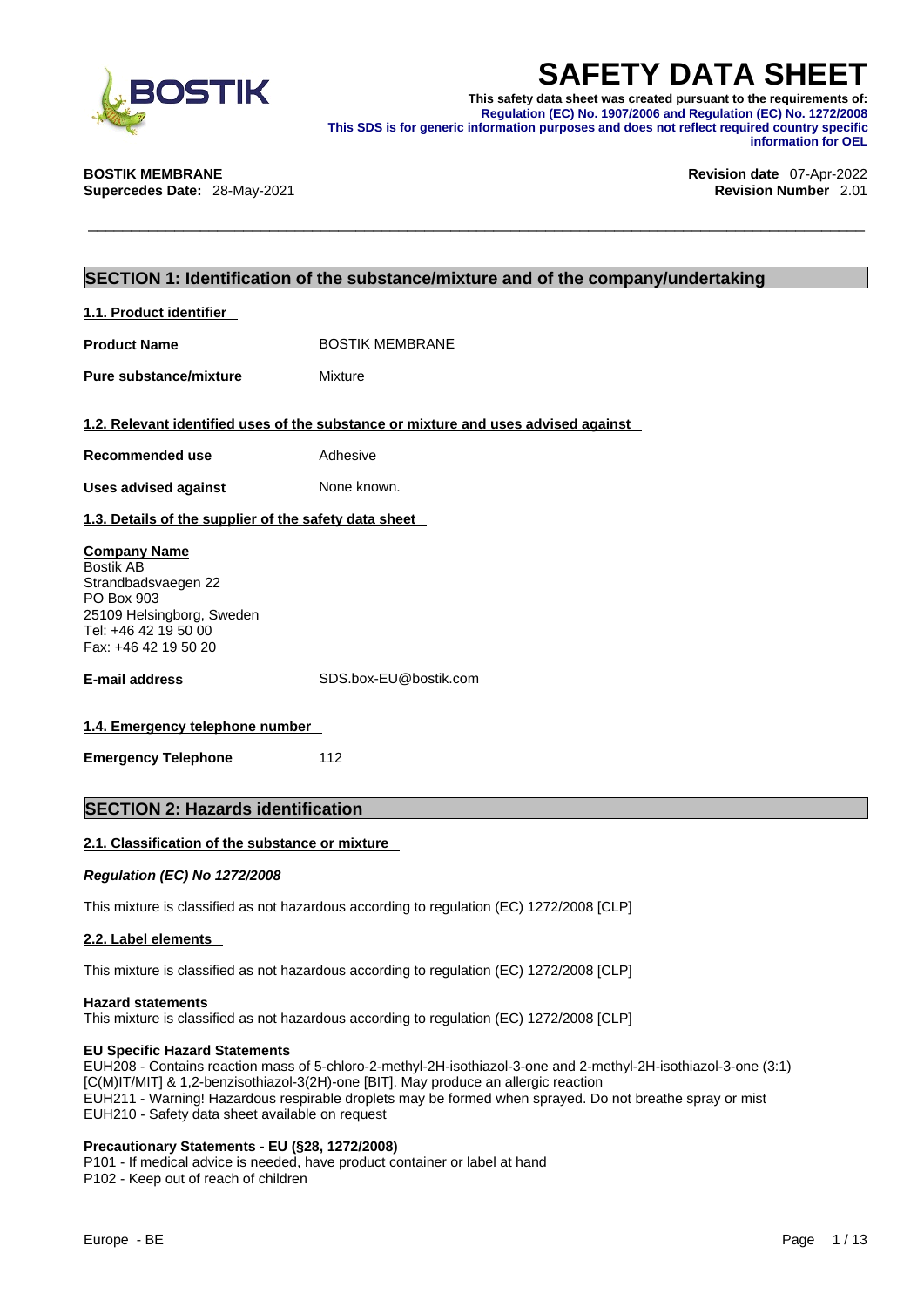**Supercedes Date:** 28-May-2021 **Revision Number** 2.01

### **2.3. Other hazards**

No information available.

# **PBT & vPvB**

This mixture contains no substance considered to be persistent, bioaccumulating or toxic (PBT). This mixture contains no substance considered to be very persistent nor very bioaccumulating (vPvB).

# **SECTION 3: Composition/information on ingredients**

### **3.1 Substances**

Not applicable

## **3.2 Mixtures**

| Chemical name             | EC No.    | CAS No.    | <b>Classification</b>  | <b>Specific</b>             | IM-FactorIM-FactorI |                | <b>REACH</b>   |
|---------------------------|-----------|------------|------------------------|-----------------------------|---------------------|----------------|----------------|
|                           |           |            | according to           | concentration limit         |                     | (long-ter      | registration   |
|                           |           |            | Regulation (EC) No.    | (SCL)                       |                     | m)             | number         |
|                           |           |            | 1272/2008 [CLP]        |                             |                     |                |                |
| Titanium dioxide          | 236-675-5 | 13463-67-7 | $\wedge$               |                             |                     | ۰              | 01-2119489379- |
| $1 - 5\%$                 |           |            |                        |                             |                     |                | 17-XXXX        |
| ,2-benzisothiazol-3(2H)   | 220-120-9 | 2634-33-5  | Acute Tox. 4 (H302)    | Skin Sens. 1::              | 1                   | $\blacksquare$ | 01-2120761540- |
| -one [BIT]                |           |            | Skin Irrit. 2 (H315)   | $C = 0.05\%$                |                     |                | 60-XXXX        |
| $0.0015 - 0.01\%$         |           |            | Eye Dam. 1 (H318)      |                             |                     |                |                |
|                           |           |            | Skin Sens. 1 (H317)    |                             |                     |                |                |
|                           |           |            | Aquatic Acute 1 (H400) |                             |                     |                |                |
|                           |           |            | Acute Tox. 2 (H330)    |                             |                     |                |                |
|                           |           |            | Aquatic Chronic 2      |                             |                     |                |                |
|                           |           |            | (H411)                 |                             |                     |                |                |
| reaction mass of          | 611-341-5 | 55965-84-9 | Acute Tox. 3 (H301)    | Eye Dam. 1:                 | 100                 | 100            | 01-2120764691- |
| 5-chloro-2-methyl-2H-iso  |           |            | Acute Tox. 2 (H310)    | $ C>=0.6\%$ Eye Irrit. 2 :: |                     |                | 48-XXXX        |
| thiazol-3-one and         |           |            | Acute Tox. 2 (H330)    | $0.06\% < = C < 0.6\%$      |                     |                |                |
| 2-methyl-2H-isothiazol-3- |           |            | Skin Corr. 1C (H314)   | Skin Corr. 1C:              |                     |                |                |
| one (3:1) [C(M) IT/MIT]   |           |            | Eye Dam. 1 (H318)      | $C = 0.6\%$                 |                     |                |                |
| $< 0.0015 \%$             |           |            | Skin Sens. 1A (H317)   | Skin Irrit. 2:              |                     |                |                |
|                           |           |            | Aquatic Acute 1 (H400) | $0.06\% < = C < 0.6\%$      |                     |                |                |
|                           |           |            | Aquatic Chronic 1      | Skin Sens. 1::              |                     |                |                |
|                           |           |            | (H410)                 | $C = 0.0015%$               |                     |                |                |

**Full text of H- and EUH-phrases: see section 16**

#### *Acute Toxicity Estimate* No information available

| Chemical name                                                                                                                       | EC No     | CAS No     | Oral LD50<br>mg/kg | Dermal LD50<br>mg/kg | <b>Inhalation</b><br> LC50 - 4 hour LC50 - 4 hour LC50 - 4 hour <br>- dust/mist -<br>mg/L | <b>Inhalation</b><br>- vapour -<br>mg/L | <b>Inhalation</b><br>- gas - ppm |
|-------------------------------------------------------------------------------------------------------------------------------------|-----------|------------|--------------------|----------------------|-------------------------------------------------------------------------------------------|-----------------------------------------|----------------------------------|
| Titanium dioxide                                                                                                                    | 236-675-5 | 13463-67-7 | >2000              | >2000                | >5                                                                                        |                                         |                                  |
| 2-benzisothiazol-3(2.<br>H)-one [BIT]                                                                                               | 220-120-9 | 2634-33-5  | 670                | >2000                | 0.25                                                                                      |                                         |                                  |
| reaction mass of<br>5-chloro-2-methyl-2H-is<br>othiazol-3-one and<br>2-methyl-2H-isothiazol-<br>$3$ -one $(3:1)$<br>$[C(M)$ IT/MIT] | 611-341-5 | 55965-84-9 | 100                | 87.12                | 0.33                                                                                      |                                         |                                  |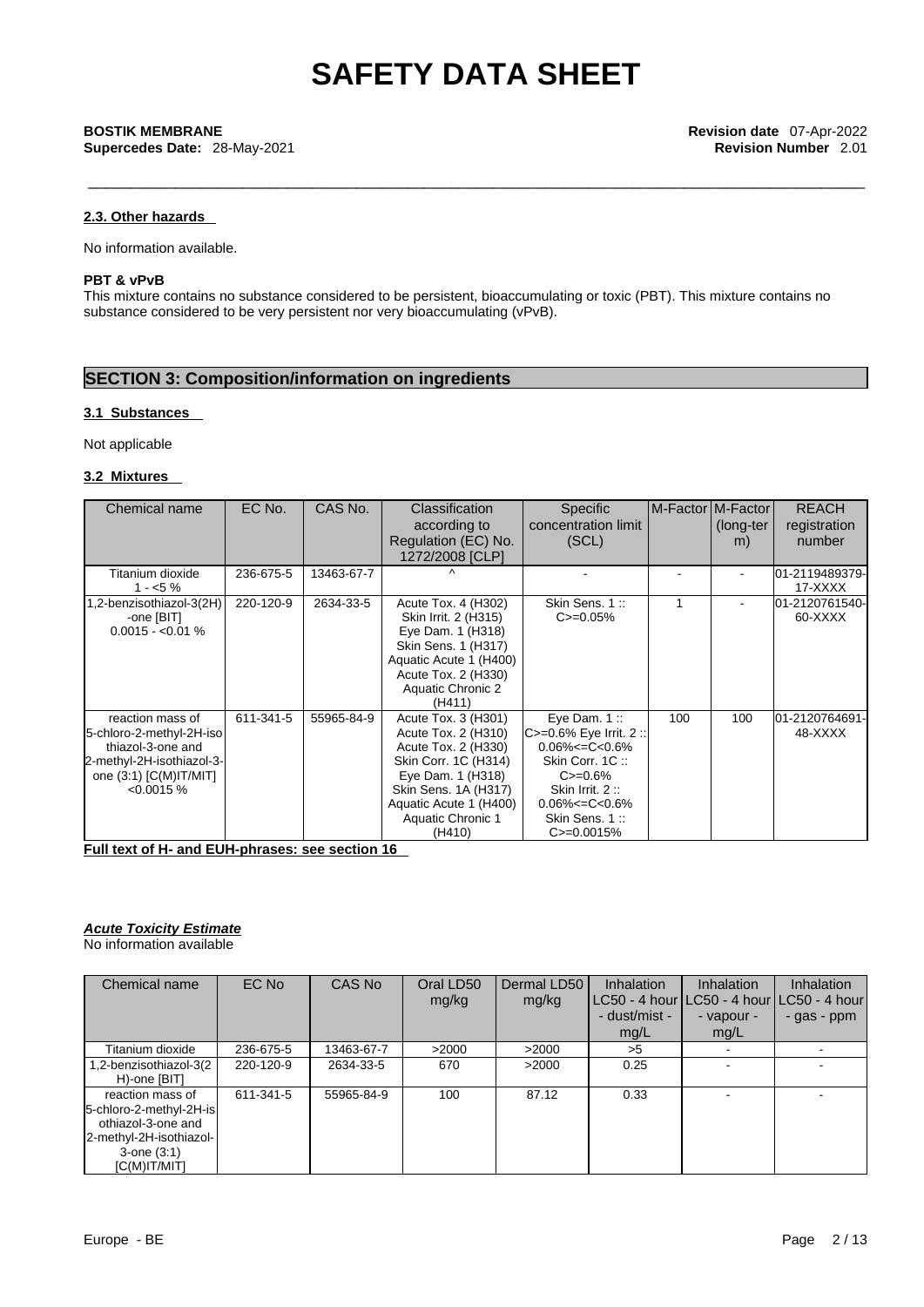This product does not contain candidate substances of very high concern at a concentration >=0.1% (Regulation (EC) No. 1907/2006 (REACH), Article 59)

| Chemical name                                                | <b>Notes</b> |
|--------------------------------------------------------------|--------------|
| Titanium dioxide - 13463-67-7                                | V.W.10       |
| reaction mass of 5-chloro-2-methyl-2H-isothiazol-3-one and   |              |
| 2-methyl-2H-isothiazol-3-one (3:1) [C(M)IT/MIT] - 55965-84-9 |              |

# **SECTION 4: First aid measures**

# **4.1. Description of first aid measures**

| <b>General advice</b>                                             | If medical advice is needed, have product container or label at hand. Show this safety<br>data sheet to the doctor in attendance.        |
|-------------------------------------------------------------------|------------------------------------------------------------------------------------------------------------------------------------------|
| <b>Inhalation</b>                                                 | Remove to fresh air. IF exposed or concerned: Get medical advice/attention.                                                              |
| Eye contact                                                       | Rinse thoroughly with plenty of water for at least 15 minutes, lifting lower and upper<br>eyelids. Consult a doctor.                     |
| <b>Skin contact</b>                                               | Wash skin with soap and water. In the case of skin irritation or allergic reactions see a<br>doctor.                                     |
| <b>Ingestion</b>                                                  | Clean mouth with water. Do NOT induce vomiting. Drink 1 or 2 glasses of water. Never<br>give anything by mouth to an unconscious person. |
| 4.2. Most important symptoms and effects, both acute and delayed  |                                                                                                                                          |
| <b>Symptoms</b>                                                   | No information available.                                                                                                                |
|                                                                   | 4.3. Indication of any immediate medical attention and special treatment needed                                                          |
| <b>Note to doctors</b>                                            | Treat symptomatically.                                                                                                                   |
| <b>SECTION 5: Firefighting measures</b>                           |                                                                                                                                          |
| 5.1. Extinguishing media                                          |                                                                                                                                          |
| <b>Suitable Extinguishing Media</b>                               | Use extinguishing measures that are appropriate to local circumstances and the<br>surrounding environment.                               |
| Unsuitable extinguishing media                                    | Full water jet. Do not scatter spilled material with high pressure water streams.                                                        |
| 5.2. Special hazards arising from the substance or mixture        |                                                                                                                                          |
| Specific hazards arising from the<br>chemical                     | No information available.                                                                                                                |
| <b>Hazardous combustion products</b>                              | Carbon dioxide (CO2). Silicon dioxide.                                                                                                   |
| 5.3. Advice for firefighters                                      |                                                                                                                                          |
| Special protective equipment and<br>precautions for fire-fighters | Firefighters should wear self-contained breathing apparatus and full firefighting turnout<br>gear. Use personal protection equipment.    |
|                                                                   |                                                                                                                                          |

# **SECTION 6: Accidental release measures**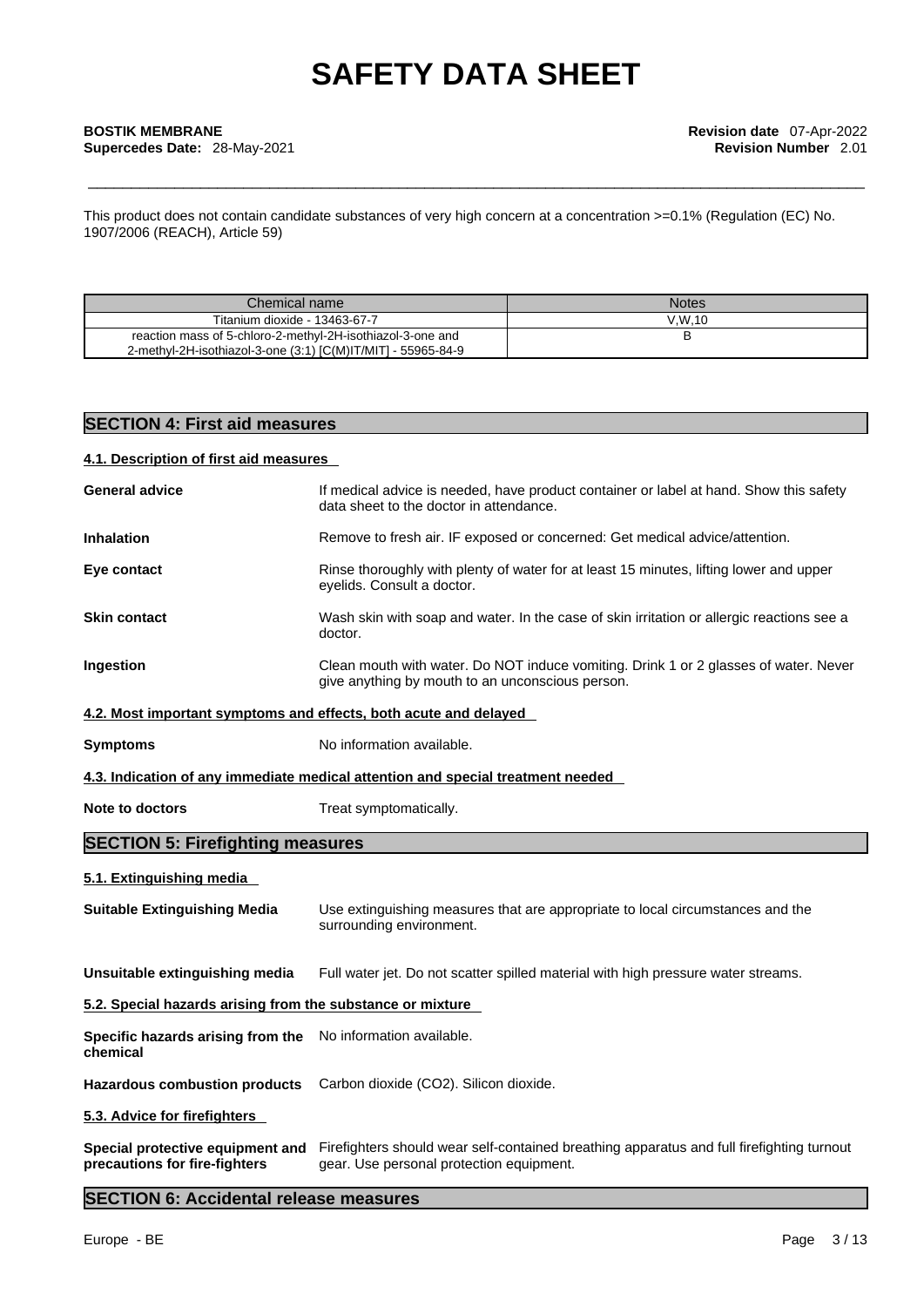# **Supercedes Date: 28-May-2021**

|                                                                   | 6.1. Personal precautions, protective equipment and emergency procedures                                                                                          |
|-------------------------------------------------------------------|-------------------------------------------------------------------------------------------------------------------------------------------------------------------|
| <b>Personal precautions</b>                                       | Ensure adequate ventilation. Use personal protective equipment as required. Do not get<br>in eyes, on skin, or on clothing.                                       |
| <b>Other information</b>                                          | Ventilate the area. Prevent further leakage or spillage if safe to do so.                                                                                         |
| For emergency responders                                          | Use personal protection recommended in Section 8.                                                                                                                 |
| 6.2. Environmental precautions                                    |                                                                                                                                                                   |
| <b>Environmental precautions</b>                                  | Prevent product from entering drains. Do not allow to enter into soil/subsoil. See Section<br>12 for additional Ecological Information.                           |
| 6.3. Methods and material for containment and cleaning up         |                                                                                                                                                                   |
| <b>Methods for containment</b>                                    | Prevent further leakage or spillage if safe to do so. Absorb with earth, sand or other<br>non-combustible material and transfer to containers for later disposal. |
| Methods for cleaning up                                           | Take up mechanically, placing in appropriate containers for disposal.                                                                                             |
| Prevention of secondary hazards                                   | Clean contaminated objects and areas thoroughly observing environmental regulations.                                                                              |
| 6.4. Reference to other sections                                  |                                                                                                                                                                   |
| Reference to other sections                                       | See section 8 for more information. See section 13 for more information.                                                                                          |
| <b>SECTION 7: Handling and storage</b>                            |                                                                                                                                                                   |
| 7.1. Precautions for safe handling                                |                                                                                                                                                                   |
| Advice on safe handling                                           | Ensure adequate ventilation. Use personal protection equipment. Avoid contact with<br>skin, eyes or clothing.                                                     |
| <b>General hygiene considerations</b>                             | Handle in accordance with good industrial hygiene and safety practice. When using do<br>not eat, drink or smoke. Wash hands before breaks and after work.         |
| 7.2. Conditions for safe storage, including any incompatibilities |                                                                                                                                                                   |
| <b>Storage Conditions</b>                                         | Keep from freezing. Keep cool. Protect from sunlight.                                                                                                             |
| 7.3. Specific end use(s)                                          |                                                                                                                                                                   |
| Specific use(s)<br>Adhesive.                                      |                                                                                                                                                                   |
|                                                                   | Risk Management Methods (RMM) The information required is contained in this Safety Data Sheet.                                                                    |
| <b>Other information</b>                                          | Observe technical data sheet.                                                                                                                                     |
| <b>SECTION 8: Exposure controls/personal protection</b>           |                                                                                                                                                                   |
| 8.1. Control parameters                                           |                                                                                                                                                                   |
| <b>Exposure Limits</b>                                            | This product contains titanium dioxide in a non-respirable form. Inhalation of titanium<br>dioxide is unlikely to occur from exposure to this product             |
| SDS for further information.                                      | Only European Community Occupational Exposure Limits will be shown in this document. Please refer to regional                                                     |

**Derived No Effect Level (DNEL)** No information available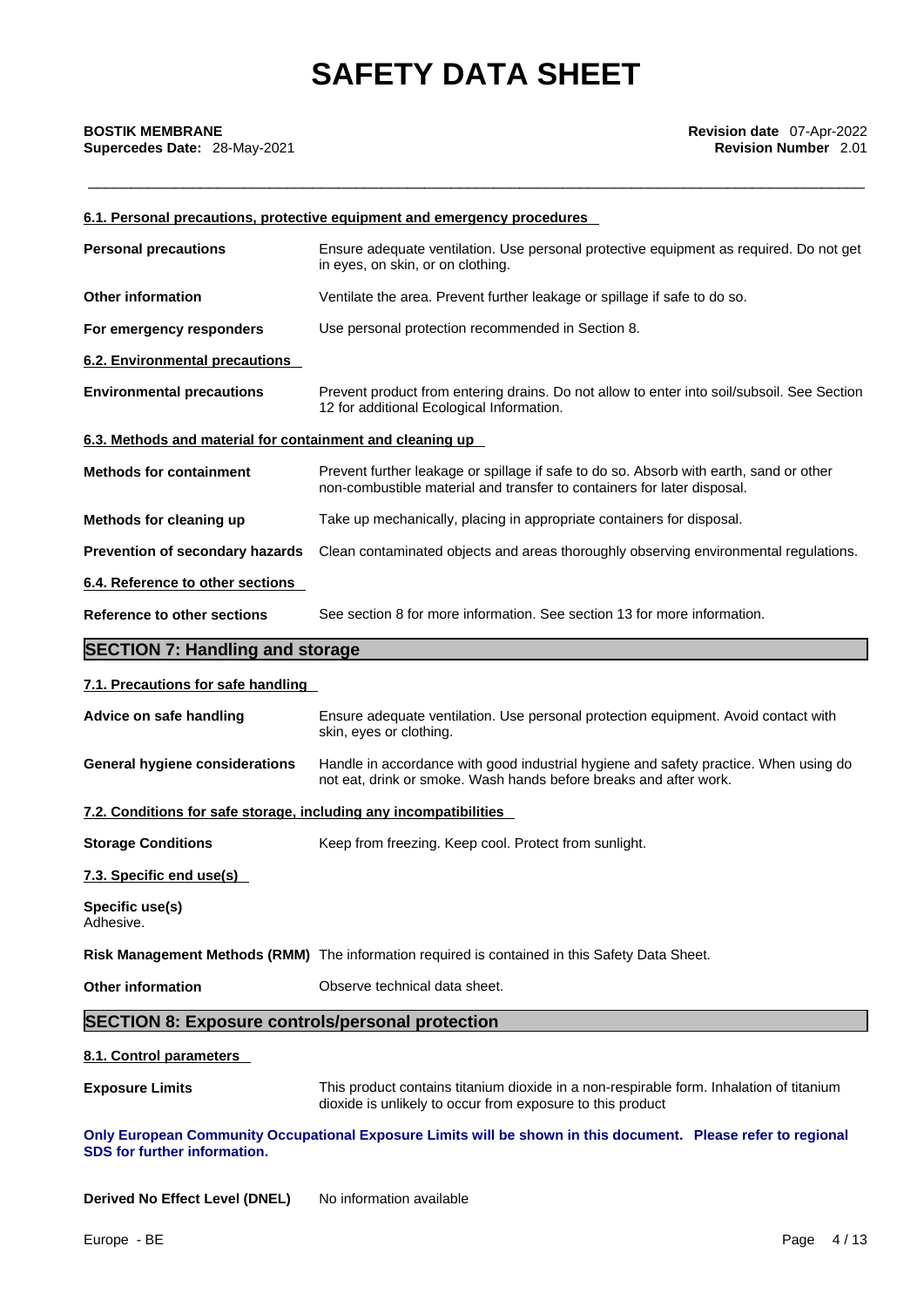Long term Systemic health effects **Systemic** health effects

Systemic health effects **Systemic** health effects

| <b>Derived No Effect Level (DNEL)</b>          |                |                                    |               |
|------------------------------------------------|----------------|------------------------------------|---------------|
| Titanium dioxide (13463-67-7)                  |                |                                    |               |
| Type                                           | Exposure route | Derived No Effect Level<br>l(DNEL) | Safety factor |
| worker<br>Long term<br>Local health effects    | Inhalation     | $10 \text{ mg/m}^3$                |               |
| 1,2-benzisothiazol-3(2H)-one [BIT] (2634-33-5) |                |                                    |               |
| <b>Type</b>                                    | Exposure route | Derived No Effect Level<br>(DNEL)  | Safety factor |
| worker<br>Long term<br>Systemic health effects | Inhalation     | 6.81 mg/m <sup>3</sup>             |               |
| worker                                         | Dermal         | 0.966 mg/kg bw/d                   |               |

| <b>Derived No Effect Level (DNEL)</b> |                |                                   |               |
|---------------------------------------|----------------|-----------------------------------|---------------|
| Titanium dioxide (13463-67-7)         |                |                                   |               |
| <b>Type</b>                           | Exposure route | Derived No Effect Level<br>(DNEL) | Safety factor |
| Consumer<br>Long term                 | <b>Oral</b>    | 700 mg/kg bw/d                    |               |

| 1,2-benzisothiazol-3(2H)-one [BIT] (2634-33-5)   |                       |                                   |               |
|--------------------------------------------------|-----------------------|-----------------------------------|---------------|
| <b>Type</b>                                      | <b>Exposure route</b> | Derived No Effect Level<br>(DNEL) | Safety factor |
| Consumer<br>Long term<br>Systemic health effects | <b>Inhalation</b>     | $1.2 \text{ mg/m}^3$              |               |
| Consumer<br>Long term<br>Systemic health effects | Dermal                | $0.345$ mg/kg bw/d                |               |

**Predicted No Effect Concentration** No information available. **(PNEC)** 

| <b>Predicted No Effect Concentration (PNEC)</b> |                                                 |
|-------------------------------------------------|-------------------------------------------------|
| Titanium dioxide (13463-67-7)                   |                                                 |
| Environmental compartment                       | <b>Predicted No Effect Concentration (PNEC)</b> |
| Marine water                                    | $0.0184$ mg/l                                   |
| Freshwater sediment                             | 1000 mg/kg                                      |
| Freshwater                                      | $0.184$ mg/l                                    |
| Marine sediment                                 | 100 mg/kg                                       |
| Soil                                            | 100 mg/kg                                       |
| Microorganisms in sewage treatment              | $100$ mg/l                                      |
| Freshwater - intermittent                       | $0.193$ mg/l                                    |

| 1,2-benzisothiazol-3(2H)-one [BIT] (2634-33-5) |                                          |
|------------------------------------------------|------------------------------------------|
| Environmental compartment                      | Predicted No Effect Concentration (PNEC) |
| Freshwater                                     | $4.03 \mu q/l$                           |
| Marine water                                   | $0.403 \mu q/l$                          |
| Sewage treatment plant                         | $1.03$ mg/                               |
| Freshwater sediment                            | 49.9 µg/l                                |
| Marine sediment                                | $4.99 \mu g/l$                           |
| Soil                                           | 3 mg/kg dry weight                       |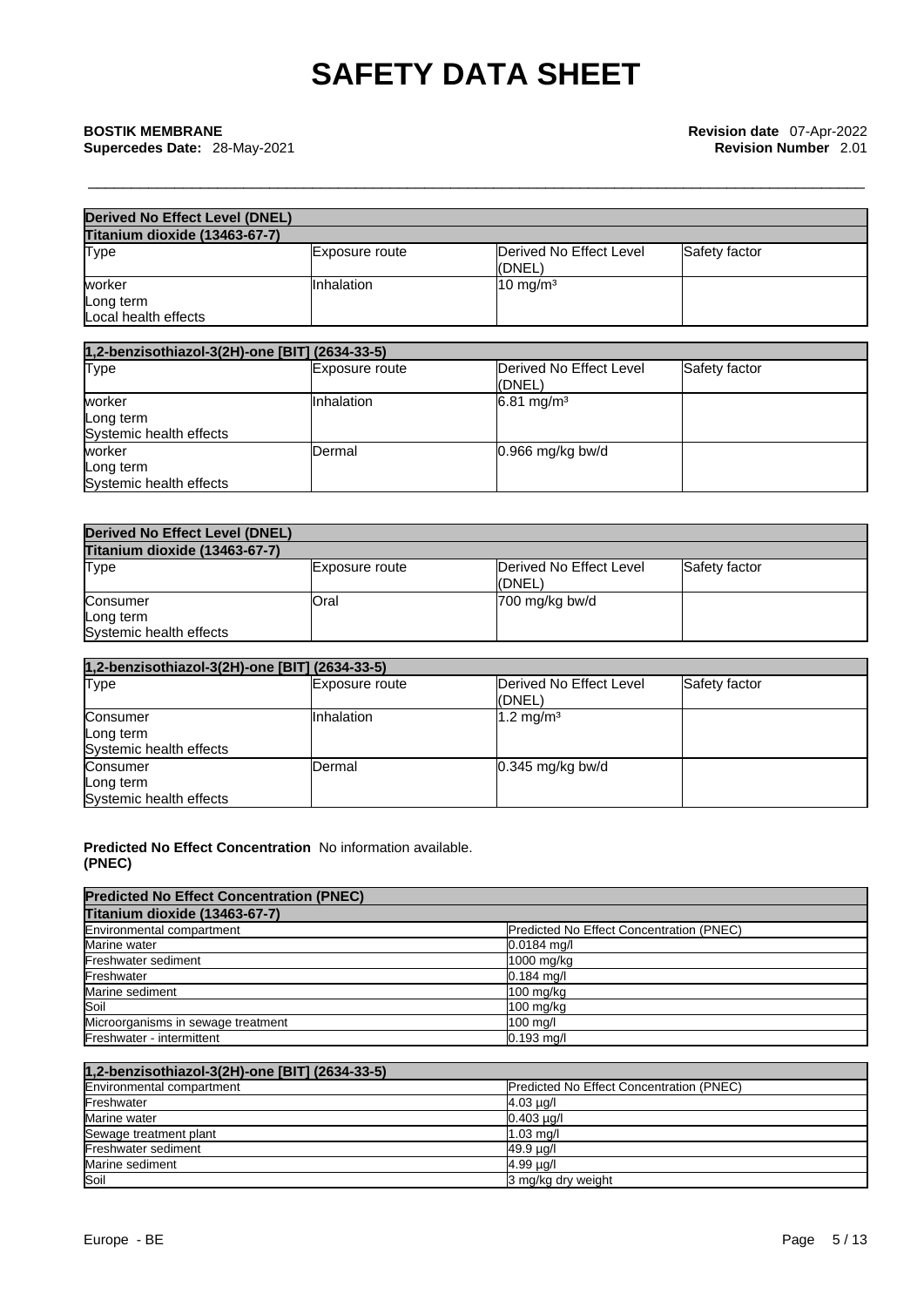**Supercedes Date: 28-May-2021** 

| 8.2. Exposure controls        |                                                                                                                                                                                                                                                                                                                                                                                                                                                                                           |
|-------------------------------|-------------------------------------------------------------------------------------------------------------------------------------------------------------------------------------------------------------------------------------------------------------------------------------------------------------------------------------------------------------------------------------------------------------------------------------------------------------------------------------------|
| <b>Engineering controls</b>   | Ensure adequate ventilation, especially in confined areas.                                                                                                                                                                                                                                                                                                                                                                                                                                |
| Personal protective equipment |                                                                                                                                                                                                                                                                                                                                                                                                                                                                                           |
| <b>Eye/face protection</b>    | Wear safety glasses with side shields (or goggles). Eye protection must conform to<br>standard EN 166.                                                                                                                                                                                                                                                                                                                                                                                    |
| <b>Hand protection</b>        | Wear protective nitrile rubber gloves. Glove thickness $> 0.7$ mm. The breakthrough time<br>for the mentioned glove material is in general greater than 480 min. The breakthrough<br>time of the gloves depends on the material and the thickness as well as the temperature.<br>Ensure that the breakthrough time of the glove material is not exceeded. Refer to glove<br>supplier for information on breakthrough time for specific gloves. Gloves must conform to<br>standard EN 374. |
| Skin and body protection      | Suitable protective clothing.                                                                                                                                                                                                                                                                                                                                                                                                                                                             |
| <b>Respiratory protection</b> | None under normal use conditions. During spraying wear suitable respiratory equipment.<br>Wear a respirator conforming to EN 140 with Type A/P2 filter or better.                                                                                                                                                                                                                                                                                                                         |
| Recommended filter type:      | Organic gases and vapours filter conforming to EN 14387. White. Brown.                                                                                                                                                                                                                                                                                                                                                                                                                    |

**Environmental exposure controls** Do not allow uncontrolled discharge of product into the environment.

# **SECTION 9: Physical and chemical properties**

# **9.1. Information on basic physical and chemical properties**

| <b>Physical state</b>                             | Liquid                      |                                          |                          |
|---------------------------------------------------|-----------------------------|------------------------------------------|--------------------------|
| Appearance                                        | Viscous Liquid              |                                          |                          |
| <b>Colour</b>                                     | White                       |                                          |                          |
| Odour                                             | Characteristic.             |                                          |                          |
| <b>Odour threshold</b>                            | No information available    |                                          |                          |
|                                                   |                             |                                          |                          |
| <b>Property</b>                                   | <b>Values</b>               | Remarks • Method                         |                          |
| Melting point / freezing point                    | No data available           | None known                               |                          |
| Initial boiling point and boiling                 | No data available           | None known                               |                          |
| range                                             |                             |                                          |                          |
| <b>Flammability</b>                               | Not applicable for liquids. |                                          |                          |
| <b>Flammability Limit in Air</b>                  |                             | None known                               |                          |
| Upper flammability or explosive No data available |                             |                                          |                          |
| <b>limits</b>                                     |                             |                                          |                          |
| Lower flammability or explosive No data available |                             |                                          |                          |
| limits                                            |                             |                                          |                          |
| <b>Flash point</b>                                | No data available           | None known                               |                          |
| <b>Autoignition temperature</b>                   | No data available           | None known                               |                          |
| <b>Decomposition temperature</b>                  |                             | None known                               |                          |
| pH                                                | $-9$                        | None known                               |                          |
| pH (as aqueous solution)                          | No data available           | None known                               |                          |
| <b>Kinematic viscosity</b>                        | No data available           | None known                               |                          |
| <b>Dynamic viscosity</b>                          | No data available           | <b>Water solubility</b>                  | No data available        |
|                                                   |                             |                                          | Miscible in water        |
|                                                   |                             | Solubility(ies)                          | No data available        |
| None known                                        |                             | <b>Partition coefficient</b>             | No data available        |
| None known                                        |                             | Vapour pressure                          | No data available        |
| None known                                        |                             | <b>Relative density</b>                  | No data available        |
| None known                                        |                             | <b>Bulk Density</b>                      | No data available        |
|                                                   |                             | <b>Density</b>                           | 1.45                     |
|                                                   |                             | Relative vapour densityNo data available |                          |
| None known                                        |                             | <b>Particle characteristics</b>          |                          |
|                                                   |                             | <b>Particle Size</b>                     | No information available |
|                                                   |                             | <b>Particle Size</b>                     | No information available |
|                                                   |                             | <b>Distribution</b>                      |                          |
|                                                   |                             |                                          |                          |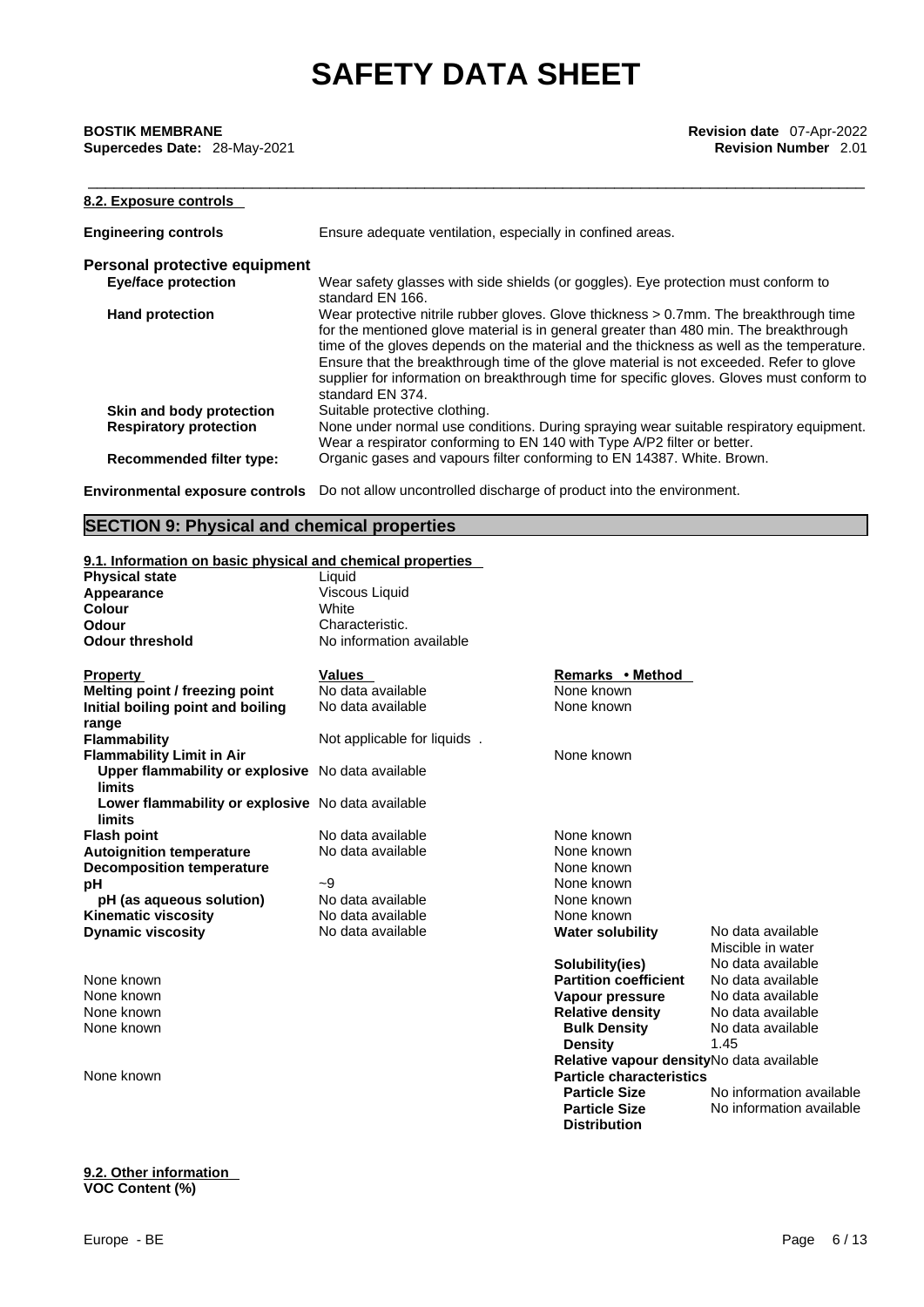*9.2.1. Information with regards to physical hazard classes* Not applicable

*9.2.2. Other safety characteristics* No information available

# **SECTION 10: Stability and reactivity**

| 10.1. Reactivity                                                 |                                                                                |
|------------------------------------------------------------------|--------------------------------------------------------------------------------|
| <b>Reactivity</b>                                                | No information available.                                                      |
| 10.2. Chemical stability                                         |                                                                                |
| <b>Stability</b>                                                 | Stable under normal conditions.                                                |
| <b>Explosion data</b>                                            |                                                                                |
| Sensitivity to mechanical<br>impact                              | None.                                                                          |
| Sensitivity to static discharge                                  | None.                                                                          |
| 10.3. Possibility of hazardous reactions                         |                                                                                |
| Possibility of hazardous reactions None under normal processing. |                                                                                |
| 10.4. Conditions to avoid                                        |                                                                                |
| <b>Conditions to avoid</b>                                       | Do not freeze.                                                                 |
| 10.5. Incompatible materials                                     |                                                                                |
| Incompatible materials                                           | None known based on information supplied.                                      |
| 10.6. Hazardous decomposition products                           |                                                                                |
| <b>Hazardous decomposition</b><br>products                       | None under normal use conditions. Stable under recommended storage conditions. |
| <b>SECTION 11: Toxicological information</b>                     |                                                                                |
|                                                                  | 11.1. Information on hazard classes as defined in Regulation (EC) No 1272/2008 |
| Information on likely routes of exposure                         |                                                                                |

### **Product Information**

| <b>Inhalation</b>   | Based on available data, the classification criteria are not met. |
|---------------------|-------------------------------------------------------------------|
| Eye contact         | Based on available data, the classification criteria are not met. |
| <b>Skin contact</b> | Based on available data, the classification criteria are not met. |
| Ingestion           | Based on available data, the classification criteria are not met. |

# **<u>Symptoms related to the physical, chemical and toxicological characteristics</u>**

**Symptoms** No information available.

# **Acute toxicity**

Based on available data, the classification criteria are not met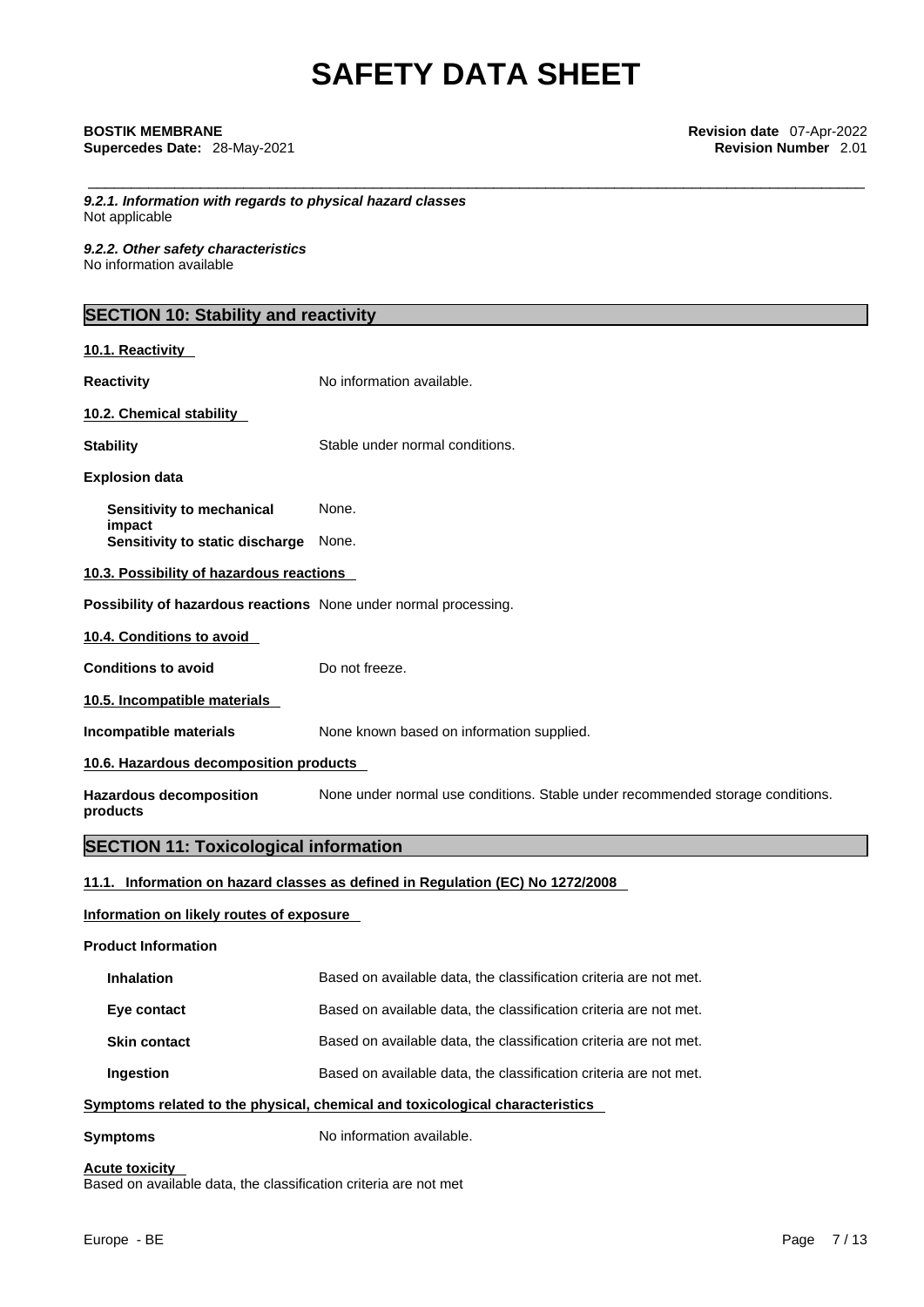**Supercedes Date: 28-May-2021** 

## **Numerical measures of toxicity**

| Chemical name                                                                                       | Oral LD50                                                         | Dermal LD50                                                       | <b>Inhalation LC50</b>     |
|-----------------------------------------------------------------------------------------------------|-------------------------------------------------------------------|-------------------------------------------------------------------|----------------------------|
| Titanium dioxide                                                                                    | >10000 mg/kg (Rattus)                                             | LD50 > 5000 mg/Kg                                                 | $= 5.09$ mg/L (Rattus) 4 h |
| 1,2-benzisothiazol-3(2H)-one<br>[BIT]                                                               | $=670$ mg/kg (Rattus)                                             | LD50 $>$ 2000 mg/kg (Rattus)                                      | $ATE = 0.25$ mg/L          |
| reaction mass of<br>5-chloro-2-methyl-2H-isothiazo<br>I-3-one and                                   |                                                                   | $LD50 = 87.12$ mg/kg<br>(Oryctolagus cuniculus)                   | $= 0.33$ mg/L (Rat) 4h     |
| 2-methyl-2H-isothiazol-3-one<br>$(3:1)$ [C(M)IT/MIT]                                                |                                                                   |                                                                   |                            |
| Delayed and immediate effects as well as chronic effects from short and long-term exposure          |                                                                   |                                                                   |                            |
| <b>Skin corrosion/irritation</b>                                                                    |                                                                   | Based on available data, the classification criteria are not met. |                            |
| Serious eye damage/eye irritation Based on available data, the classification criteria are not met. |                                                                   |                                                                   |                            |
| Respiratory or skin sensitisation                                                                   |                                                                   | Based on available data, the classification criteria are not met. |                            |
| Germ cell mutagenicity                                                                              |                                                                   | Based on available data, the classification criteria are not met. |                            |
| Carcinogenicity                                                                                     |                                                                   | Based on available data, the classification criteria are not met. |                            |
| The table below indicates whether each agency has listed any ingredient as a carcinogen.            |                                                                   |                                                                   |                            |
| <b>Reproductive toxicity</b>                                                                        |                                                                   | Based on available data, the classification criteria are not met. |                            |
| <b>STOT - single exposure</b>                                                                       |                                                                   | Based on available data, the classification criteria are not met. |                            |
| STOT - repeated exposure                                                                            |                                                                   | Based on available data, the classification criteria are not met. |                            |
| <b>Aspiration hazard</b>                                                                            | Based on available data, the classification criteria are not met. |                                                                   |                            |
| 11.2. Information on other hazards                                                                  |                                                                   |                                                                   |                            |
| 11.2.1. Endocrine disrupting properties                                                             |                                                                   |                                                                   |                            |
| <b>Endocrine disrupting properties</b>                                                              | No information available.                                         |                                                                   |                            |
| 11.2.2. Other information                                                                           |                                                                   |                                                                   |                            |
|                                                                                                     |                                                                   |                                                                   |                            |

# **SECTION 12: Ecological information**

# **12.1. Toxicity**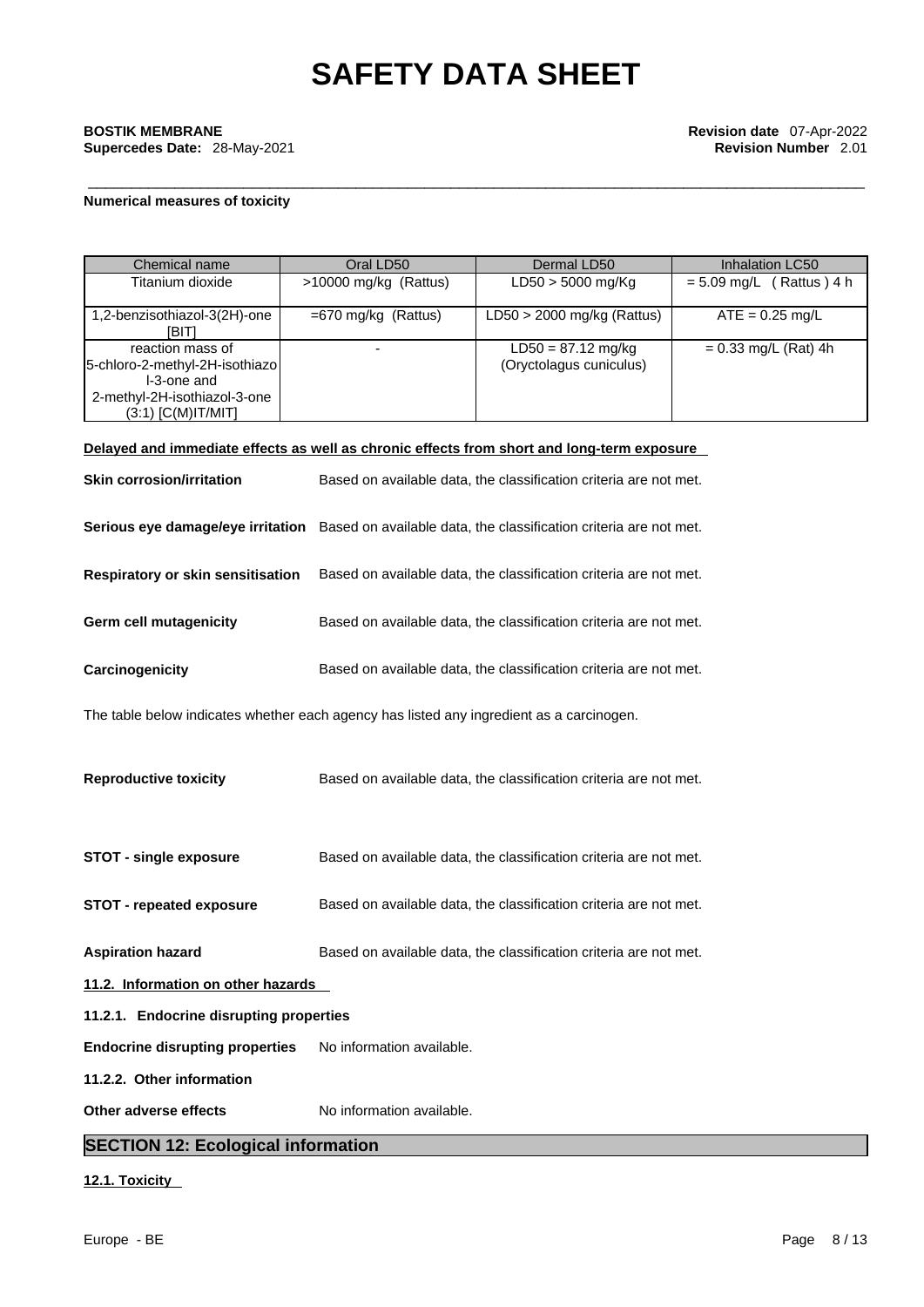\_\_\_\_\_\_\_\_\_\_\_\_\_\_\_\_\_\_\_\_\_\_\_\_\_\_\_\_\_\_\_\_\_\_\_\_\_\_\_\_\_\_\_\_\_\_\_\_\_\_\_\_\_\_\_\_\_\_\_\_\_\_\_\_\_\_\_\_\_\_\_\_\_\_\_\_\_\_\_\_\_\_\_\_\_\_\_\_\_\_ **BOSTIK MEMBRANE Revision date** 07-Apr-2022

**Supercedes Date:** 28-May-2021 **Revision Number** 2.01

# **Ecotoxicity**

| Chemical name                                                                                                                                 | Algae/aquatic<br>plants                                                                              | <b>Fish</b>                                                                        | Toxicity to<br>microorganisms | Crustacea                                                   | M-Factor | M-Factor<br>(long-term) |
|-----------------------------------------------------------------------------------------------------------------------------------------------|------------------------------------------------------------------------------------------------------|------------------------------------------------------------------------------------|-------------------------------|-------------------------------------------------------------|----------|-------------------------|
| Titanium dioxide<br>13463-67-7                                                                                                                | LC50 (96h)<br>>10000 mg/l<br>(Cyprinodon<br>variegatus)<br>OECD <sub>203</sub>                       |                                                                                    |                               |                                                             |          |                         |
| 1,2-benzisothiazol-3(2<br>H)-one [BIT]<br>2634-33-5                                                                                           | <b>EC50 3Hr</b><br>13 <sub>mq</sub> /l<br>(activated<br>sludge) (OECD<br>209)                        | LC50 (96hr)<br>$2.15 \text{ mg/l}$<br>Cyprinodon<br>variegatus EPA<br>540/9-85-006 |                               | EC50(48hr) 2.94<br>mg/I (Daphnia<br>Magna) OECD<br>202      |          |                         |
| reaction mass of<br>5-chloro-2-methyl-2H-is<br>othiazol-3-one and<br>2-methyl-2H-isothiazol-<br>$3$ -one $(3:1)$<br>IC(M)IT/MIT<br>55965-84-9 | EC50 (72h)<br>$=0.048$ mg/L<br>(Pseudokirchner) (Oncorhynchus<br>iella<br>subcapitata)<br>(OECD 201) | $EC50 (96h) =$<br>$0.22$ mg/L<br>mykiss) (OECD<br>211)                             |                               | $EC50 (48h) = 0.1$<br>mg/L (Daphnia<br>magna) (OECD<br>202) | 100      | 100                     |

## **12.2. Persistence and degradability**

**Persistence and degradability** No information available.

reaction mass of 5-chloro-2-methyl-2H-isothiazol-3-one and 2-methyl-2H-isothiazol-3-one (3:1) [C(M)IT/MIT] (55965-84-9)

| <b>Method</b>                   | lExposure time | <b>Value</b>          | <b>Results</b>            |
|---------------------------------|----------------|-----------------------|---------------------------|
| OECD Test No. 301B: Ready       | 28 days        | <b>biodegradation</b> | Not readily biodegradable |
| Biodegradability: CO2 Evolution |                |                       |                           |
| Test (TG 301 B)                 |                |                       |                           |

# **12.3. Bioaccumulative potential**

**Bioaccumulation** There is no data for this product.

# **Component Information**

| Chemical name                                              | <b>Partition coefficient</b> |
|------------------------------------------------------------|------------------------------|
| 1,2-benzisothiazol-3(2H)-one [BIT]                         |                              |
| reaction mass of 5-chloro-2-methyl-2H-isothiazol-3-one and |                              |
| 2-methyl-2H-isothiazol-3-one (3:1) [C(M)IT/MIT]            |                              |

# **12.4. Mobility in soil**

**Mobility in soil** No information available.

# **12.5. Results of PBT and vPvB assessment**

**PBT and vPvB assessment** The product does not contain any substance(s) classified as PBT or vPvB.

| Chemical name                                              | PBT and vPvB assessment                               |
|------------------------------------------------------------|-------------------------------------------------------|
| Titanium dioxide                                           | l The substance is not PBT / vPvB PBT assessment does |
|                                                            | not apply                                             |
| 1,2-benzisothiazol-3(2H)-one [BIT]                         | The substance is not PBT / vPvB                       |
| reaction mass of 5-chloro-2-methyl-2H-isothiazol-3-one and | The substance is not PBT / vPvB                       |
| 2-methyl-2H-isothiazol-3-one (3:1) [C(M)IT/MIT]            |                                                       |

# **12.6. Endocrine disrupting properties**

**Endocrine disrupting properties** No information available.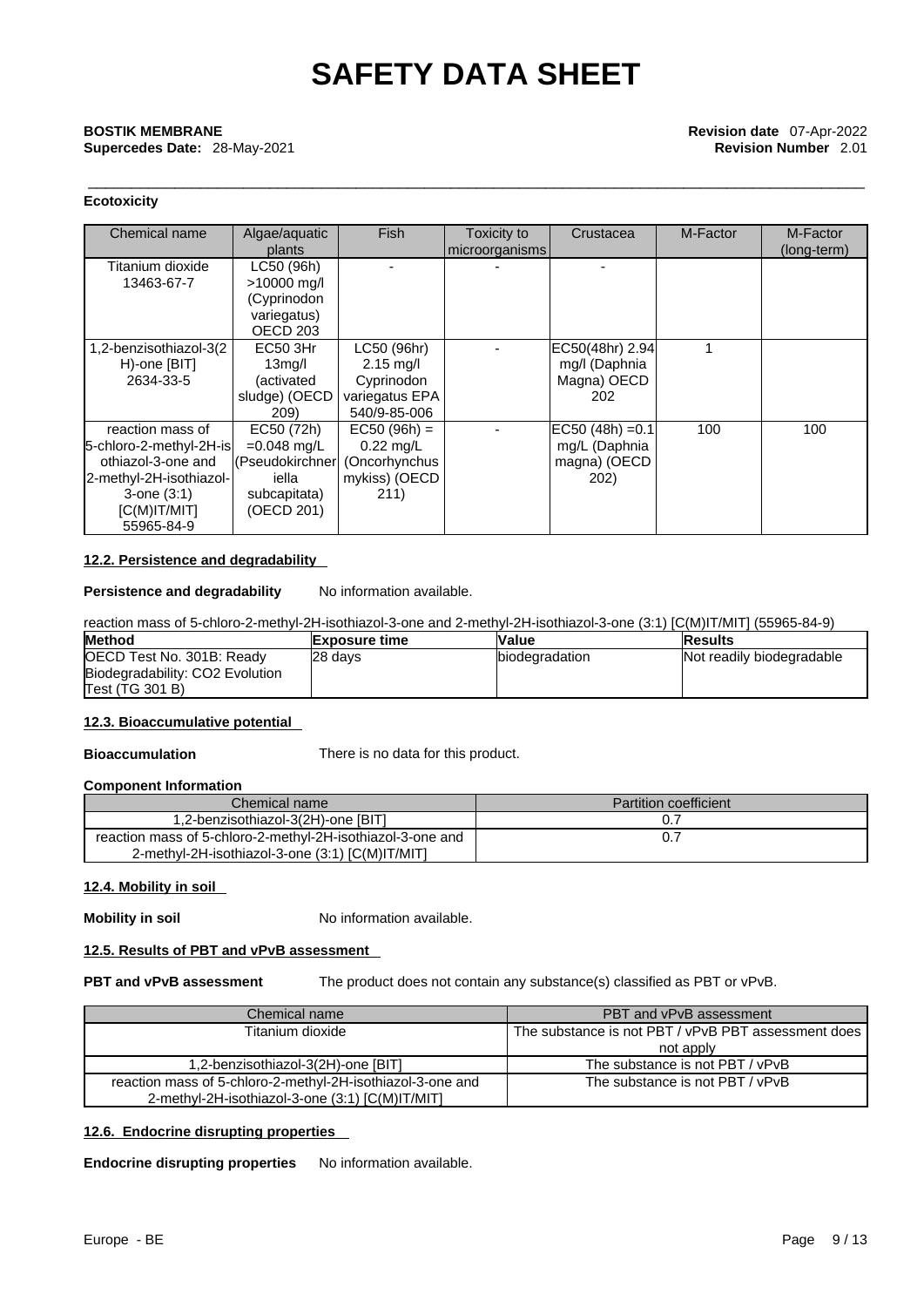**12.7. Other adverse effects** 

No information available.

# **SECTION 13: Disposal considerations**

## **13.1. Waste treatment methods**

| Waste from residues/unused<br>products | Dispose of in accordance with local regulations. Dispose of waste in accordance with<br>environmental legislation. |
|----------------------------------------|--------------------------------------------------------------------------------------------------------------------|
| Contaminated packaging                 | Do not reuse empty containers.                                                                                     |
| according to EWC / AVV                 | Waste codes / waste designations 08 04 10 waste adhesives and sealants other than those mentioned in 08 04 09.     |
| <b>Other information</b>               | Waste codes should be assigned by the user based on the application for which the                                  |

# **SECTION 14: Transport information**

**Note: Note: Keep from freezing.** 

product was used.

| Land transport (ADR/RID)<br>14.1 UN number or ID number<br>14.2 Proper Shipping Name<br>14.3 Transport hazard class(es)<br>14.4 Packing group<br>14.5 Environmental hazards<br><b>14.6 Special Provisions</b> | Not regulated<br>Not regulated<br>Not regulated<br>Not regulated<br>Not applicable<br>None |
|---------------------------------------------------------------------------------------------------------------------------------------------------------------------------------------------------------------|--------------------------------------------------------------------------------------------|
| <b>IMDG</b>                                                                                                                                                                                                   |                                                                                            |
| 14.1 UN number or ID number                                                                                                                                                                                   | Not regulated                                                                              |
| 14.2 Proper Shipping Name                                                                                                                                                                                     | Not regulated                                                                              |
| 14.3 Transport hazard class(es)                                                                                                                                                                               | Not regulated                                                                              |
| 14.4 Packing group                                                                                                                                                                                            | Not regulated                                                                              |
| 14.5 Marine pollutant                                                                                                                                                                                         | ΝP                                                                                         |
| <b>14.6 Special Provisions</b>                                                                                                                                                                                | None                                                                                       |
| 14.7 Maritime transport in bulk                                                                                                                                                                               | Not applicable                                                                             |
| according to IMO instruments                                                                                                                                                                                  |                                                                                            |
| Air transport (ICAO-TI / IATA-DGR)<br>14.1 UN number or ID number                                                                                                                                             | Not regulated                                                                              |

| 14.1 UN number or ID number     | <b>NOT requiated</b> |
|---------------------------------|----------------------|
| 14.2 Proper Shipping Name       | Not regulated        |
| 14.3 Transport hazard class(es) | Not regulated        |
| 14.4 Packing group              | Not regulated        |
| 14.5 Environmental hazards      | Not applicable       |
| <b>14.6 Special Provisions</b>  | None                 |

# **Section 15: REGULATORY INFORMATION**

## **15.1. Safety, health and environmental regulations/legislation specific for the substance or mixture**

## **European Union**

# **Registration, Evaluation, Authorization, and Restriction of Chemicals (REACh) Regulation (EC 1907/2006)**

**SVHC: Substances of Very High Concern for Authorisation:**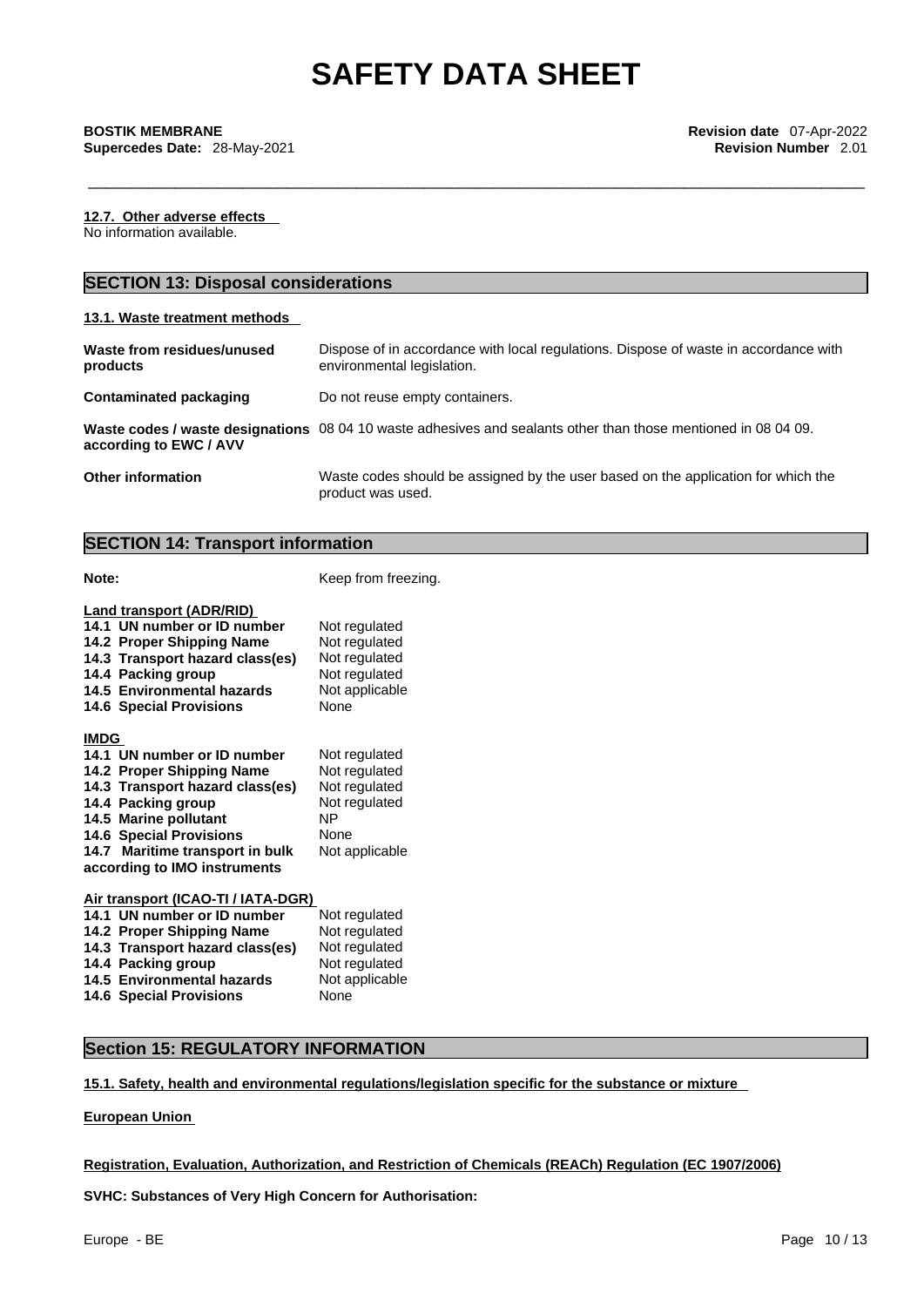**Supercedes Date:** 28-May-2021 **Revision Number** 2.01

This product does not contain candidate substances of very high concern at a concentration >=0.1% (Regulation (EC) No. 1907/2006 (REACH), Article 59)

## **EU-REACH (1907/2006) - Annex XVII - Substances subject to Restriction**

This product does not contain substances subject to restriction (Regulation (EC) No. 1907/2006 (REACH), Annex XVII).

## **Substance subject to authorisation per REACH Annex XIV**

This product does not contain substances subject to authorisation (Regulation (EC) No. 1907/2006 (REACH), Annex XIV)

## **Biocidal Products Regulation (EU) No 528/2012 (BPR)**

Contains a biocide : Contains C(M)IT/MIT (3:1). May produce an allergic reaction

### **Ozone-depleting substances (ODS) regulation (EC) 1005/2009** Not applicable

**Persistent Organic Pollutants** Not applicable

### **National regulations**

**France** 

### **Occupational Illnesses (R-463-3, France)**

| <b>Chemical name</b>               | <b>French RG number</b> |
|------------------------------------|-------------------------|
| 1,2-benzisothiazol-3(2H)-one [BIT] | <b>RG 65</b>            |
| 2634-33-5                          |                         |

### **Germany**

**Ordinance on Industrial Safety and Health - Germany - BetrSichV** No flammable liquids in accordance with BetrSichV

**Water hazard class (WGK)** slightly hazardous to water (WGK 1)

### **Netherlands**

**List of Carcinogenic, mutagenic and reproductive toxin substances in accordance with Inspectorate SZW (Netherlands)**

**Sweden** Occupational exposure limits AFS 2018:1

**Denmark Registration number(s) (P-no.)** No information available **MAL-Code** 00-1 **Norway Registration number(s) (PRN-no.)** No information available

### **15.2. Chemical safety assessment**

Chemical Safety Assessments have been carried out by the Reach registrants for substances registered at >10 tpa. No Chemical Safety Assessment has been carried out for this mixture.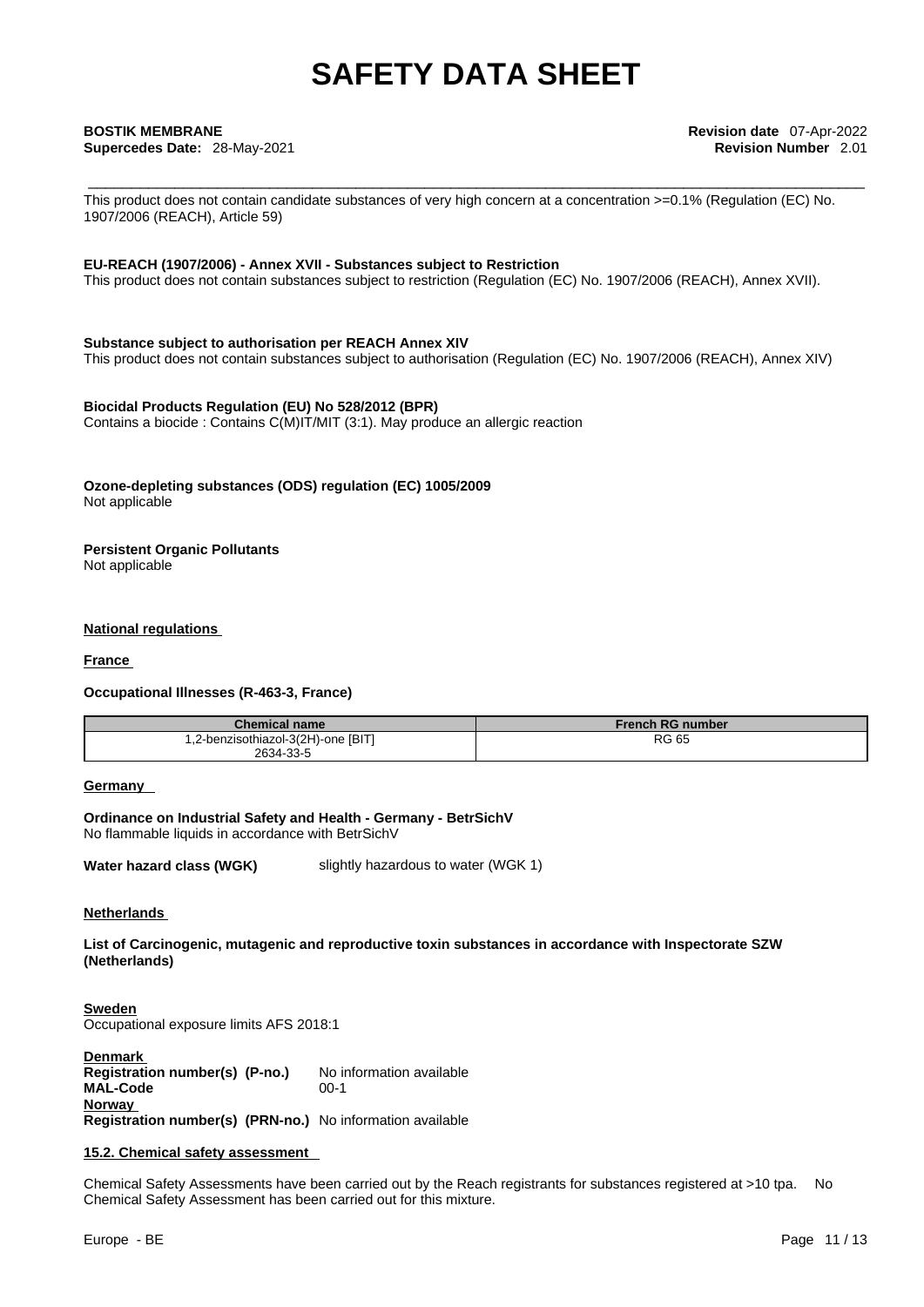\_\_\_\_\_\_\_\_\_\_\_\_\_\_\_\_\_\_\_\_\_\_\_\_\_\_\_\_\_\_\_\_\_\_\_\_\_\_\_\_\_\_\_\_\_\_\_\_\_\_\_\_\_\_\_\_\_\_\_\_\_\_\_\_\_\_\_\_\_\_\_\_\_\_\_\_\_\_\_\_\_\_\_\_\_\_\_\_\_\_ **BOSTIK MEMBRANE Revision date** 07-Apr-2022 **Supercedes Date:** 28-May-2021 **Revision Number** 2.01

# **SECTION 16: Other information**

**Key or legend to abbreviations and acronyms used in the safety data sheet**

#### **Full text of H-Statements referred to under section 3**

H301 - Toxic if swallowed

- H302 Harmful if swallowed
- H310 Fatal in contact with skin
- H314 Causes severe skin burns and eye damage
- H315 Causes skin irritation
- H317 May cause an allergic skin reaction
- H318 Causes serious eye damage
- H330 Fatal if inhaled
- H400 Very toxic to aquatic life

H410 - Very toxic to aquatic life with long lasting effects

H411 - Toxic to aquatic life with long lasting effects

SVHC: Substances of Very High Concern for Authorisation:

PBT: Persistent, Bioaccumulative, and Toxic (PBT) Chemicals

vPvB: Very Persistent and very Bioaccumulative (vPvB) Chemicals

STOT RE: Specific target organ toxicity - Repeated exposure

STOT SE: Specific target organ toxicity - Single exposure

EWC: European Waste Catalogue

LOW: List of Wastes (see http://ec.europa.eu/environment/waste/framework/list.htm)

ADR: European Agreement concerning the International Carriage of Dangerous Goods by Road

IATA: International Air Transport Association

ICAO: ICAO-TI: Technical Instructions for the Safe Transport of Dangerous Goods by Air

IMDG: International Maritime Dangerous Goods

RID: Regulations concerning the International Carriage of Dangerous Goods by Rail

## **Legend SECTION 8: Exposure controls/personal protection**

| <b>TWA</b> | TWA (time-weighted average)       | STEL       | STEL (Short Term Exposure Limit) |
|------------|-----------------------------------|------------|----------------------------------|
| AGW        | Occupational exposure limit value | <b>BGW</b> | Biological limit value           |
| Ceiling    | Maximum limit value               |            | Skin designation                 |

Classification procedure Classification according to Regulation (EC) No. 1272/2008 [CLP] Method Used Acute oral toxicity **Calculation method** Calculation method Acute dermal toxicity Calculation method Calculation method Acute inhalation toxicity - gas Calculation method Calculation method Acute inhalation toxicity - Vapour Calculation method Calculation method Acute inhalation toxicity - dust/mist Calculation method Calculation method Skin corrosion/irritation community control calculation method Serious eye damage/eye irritation contraction control calculation method Respiratory sensitisation **Calculation** Calculation method Skin sensitisation **Calculation** Calculation method mutagenicity **Calculation method** Calculation method Carcinogenicity On basis of test data Reproductive toxicity **Calculation method** STOT - single exposure contract the calculation method STOT - repeated exposure Calculation method Acute aquatic toxicity **Calculation method** Chronic aquatic toxicity Calculation method Calculation method Aspiration hazard **Calculation method Calculation method** Ozone Calculation method Calculation method

### **Key literature references and sources for data used to compile the SDS**

European Food Safety Authority (EFSA)

European Chemicals Agency (ECHA) Committee for Risk Assessment (ECHA\_RAC) European Chemicals Agency (ECHA) (ECHA\_API)